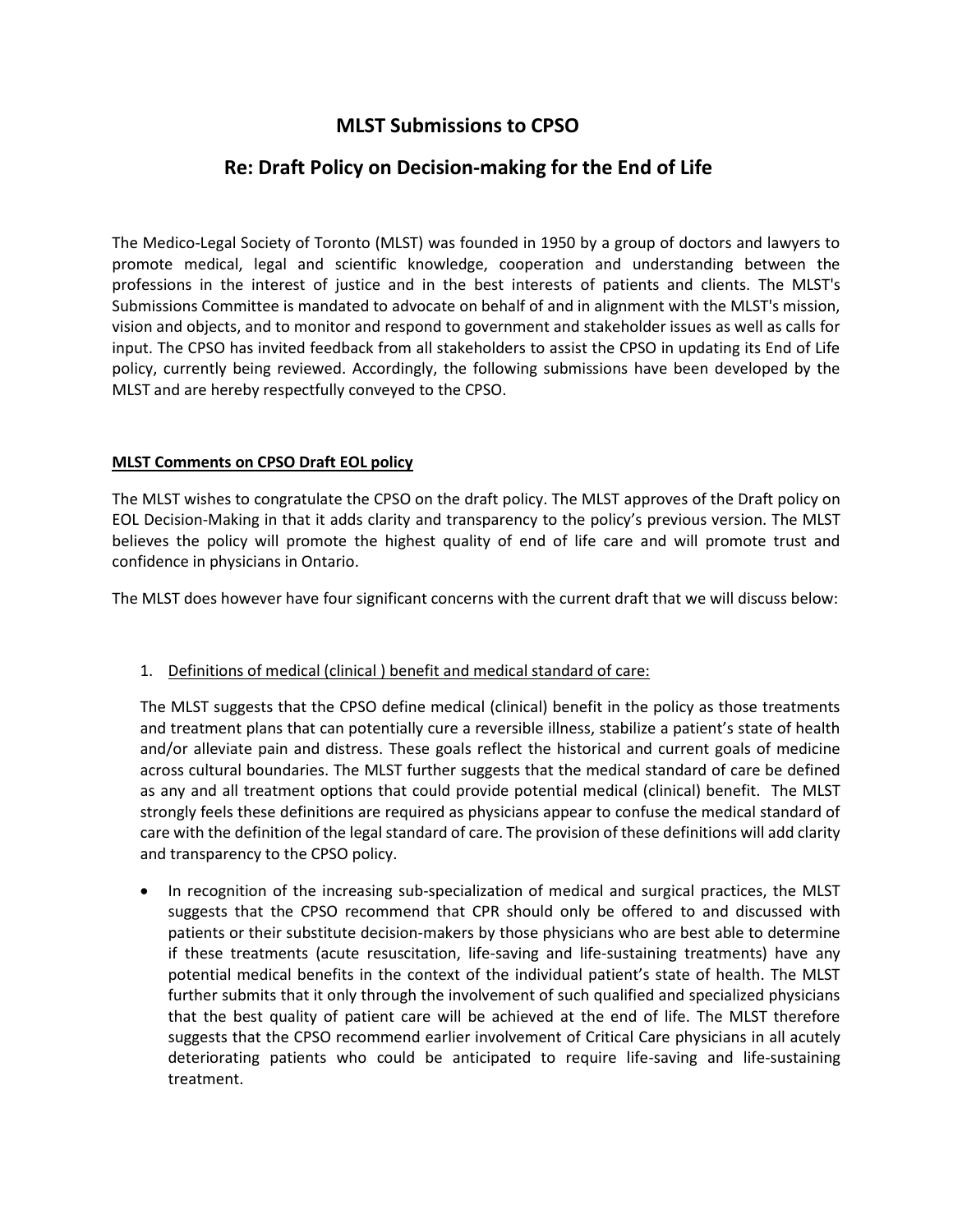The MLST submits that the CPSO should require physicians to obtain informed consent for a full code status, if CPR and life-sustaining treatments are being offered, in accordance with the principles outlined in the *Health Care Consent Act.* 

#### 2. Language that seems to contravene and confuse the purpose of healthcare:

#### In the current draft policy the CPSO states

*Physicians are advised that patients and substitute decision- makers may assess the proposed treatment options differently than the physician as they may consider, for example, whether the treatment prolongs life even if there is no clinical benefit.*

The MLST suggests to the CPSO that a further statement that if a treatment would not provide a clinical benefit (as defined above), such a treatment and/or treatment plan would fail to meet the purposes of medicine and fall outside the medical standard of care (e.g. if it just prolongs biological life). Such treatments and/or treatment plans should not be offered even if patients and/or substitute decision-makers assess the treatment options differently.

Physicians should be required to openly and transparently disclose that such life-saving and lifesustaining treatments will not be offered to promote discussion about end of life planning, the limitations of medical and surgical treatments to provide medical benefits as patients near the end of life, the provision of palliative care and the alleviation of pain and distress. Such discussions are ethically important to ensure patients and substitutes are well prepared for what will happen in the dying process and will understand that they will be accompanied and supported throughout this process by their physician and the healthcare team. Such clarity that life-saving and life-sustaining treatments will not be offered, will allow patients and substitute decision-makers to request and obtain a second opinion if desired.

#### 3. Language that provides physicians with a mistaken understanding of the law.

In its current draft policy, at line 240 in subs. 5.2, it is stated that "*the College requires physicians to obtain consent for a "Do Not Resuscitate" order".*

### *a) The MLST respectfully submits the CPSO has erred with respect to the law in Ontario*

The statement above is footnoted with a reference to the August 28, 2014 decision of the Health Professions Appeal and Review Board (HPARB) in *EGJW v. MGC* (2014 CanLII 49888), where two members of HPARB held that the decision of the Supreme Court of Canada in the *Cuthertson v. Rasouli* case (2013 SCC 53) stands for the proposition that physicians must obtain consent for a DNR order. HPARB interpreted the decision in the *Rasouli* case to "apply equally in the case of the withholding of treatment and a withdrawal of treatment", and expressed that the *Rasouli* case clarified the operation of the law.

In our respectful opinion, this is patently not correct. To the contrary, the Supreme Court of Canada clarified the operation of the law only as it applies to the withdrawal of treatment, specifically, mechanical ventilation, in situations similar to Mr. Rasouli's (which was very different than the patient who was the subject of *EGJC v. MGC)*. At no time did the SCC judges address the issue of withholding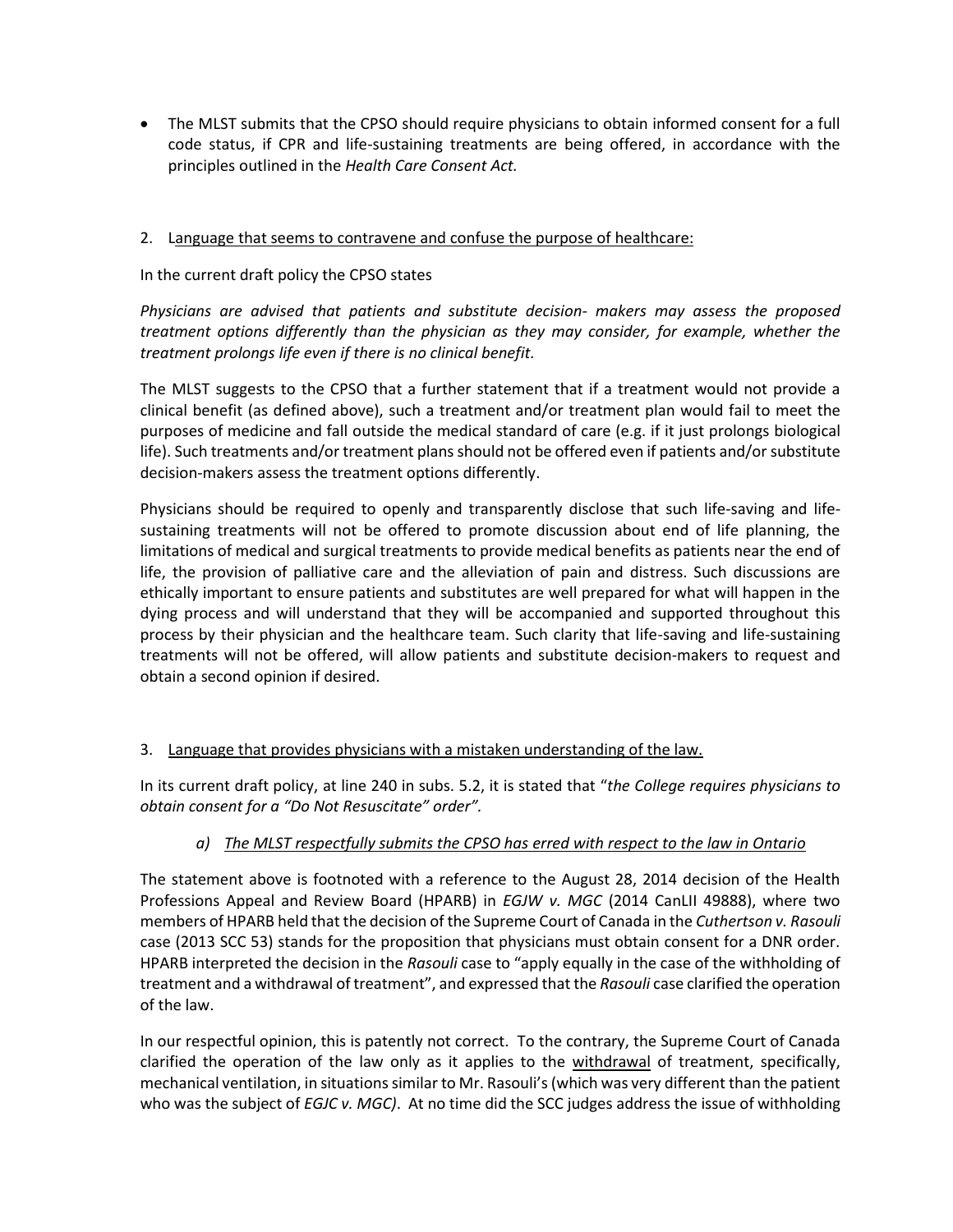(as opposed to withdrawing) treatment, or any end-of-life care other than mechanical ventilation in circumstances similar to Mr. Rasouli's.

The SCC did not decide that there is a *carte blanche* "right" to treatment at the end of life – only that an SDM has the right to determine whether mechanical life support can be withdrawn in the first instance, bound by certain rules, with the Consent and Capacity Board having the power to make the final decision on the issue (subject to appeal).

Why did the SCC consider the withdrawal of mechanical life support "treatment" under the *HCCA* (and therefore requires consent) in circumstances similar to Mr. Rasouli's? In broadly outlining their rationale, the SCC justices referred to eight factors; but in summarizing their thinking in paragraphs 67 and 68, they focused on four.

The withdrawal of life support:

- 1) Aims at the health-related purpose of preventing suffering and indignity at the end of life;
- 2) often entails physical interference with the patient's body (referring to extubation);
- 3) is closely associated with the provision of palliative care (as it will inevitably be administered as part of the process of withdrawal); and
- 4) impacts patient autonomy in the most fundamental way, by removing medical services that are keeping a patient alive.

Take the familiar example where a patient is near death, in such a condition where medical science tells us that should his or her heart stop, chest compressions, defibrillation and medications cannot physiologically meet the life-prolonging purpose of CPR. Such a patient will die with or without CPR; however, with CPR the death will potentially be prolonged and accompanied by greater pain, suffering and distress. In these circumstances, there is usually an interdisciplinary consensus that CPR interventions are inappropriate and, as such, they would not be offered as part of a treatment plan. Does the most responsible physician require consent to write the no CPR, or DNR, order?

The SCC in the *Rasouli* case determined nothing specifically in regard to this scenario. Applying, however, the same rationale used by the SCC justices:

- 1) Is a no-CPR route aimed at preventing suffering and indignity at the end of life? yes
- 2) Does the no-CPR route entail physical interference with the patient's body? No, quite the opposite
- 3) is the no-CPR route closely associated with the provision of palliative care? Often, but not necessarily
- 4) Would CPR keep the patient alive? certainly not.

Applying the SCC's rationale, therefore, it cannot reasonably be said that in the circumstances, the SCC has held that a no-CPR order would require consent. This helps explain why the SCC took pains to express that the *Rasouli* case "does not stand for the proposition that consent is required under the *HCCA* for withdrawals of other medical services or in other medical contexts" (para 70), and that "a more nuanced view that withdrawal of treatment may sometimes, although not always, constitute "treatment", better fits the provisions of the *HCCA* and the realities of medical care" (para 59).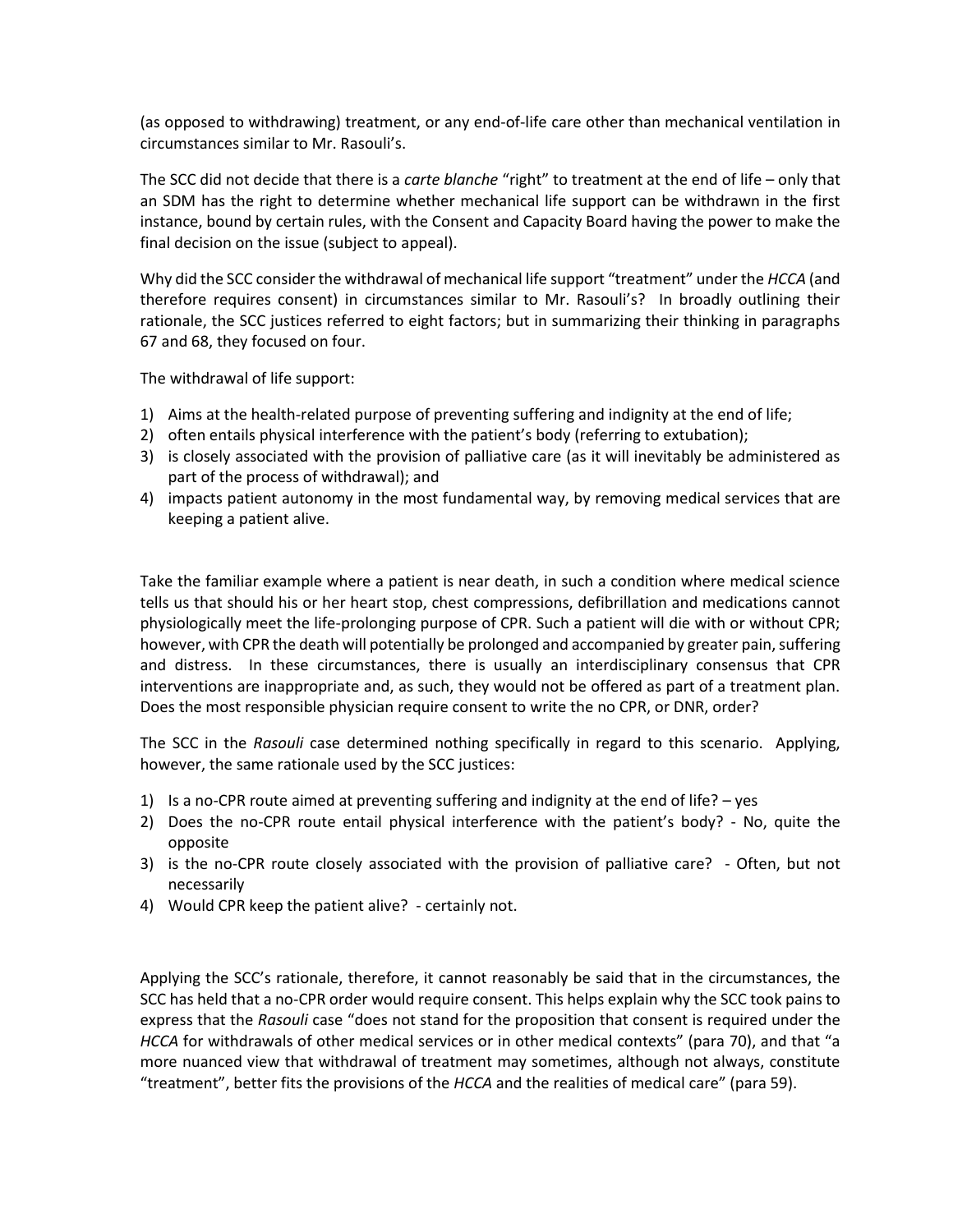It can be concluded that the SCC did not intend to change the law or the practice of medicine, insofar as which medical interventions should or should not be *offered.*

While HPARB may have jurisdiction to decide questions of law and to provided interpretation of statutes such as the *HCCA*, the decision has minimal precedential weight. HPARB cannot make declarations of general applicability. The decision is not even binding on HPARB itself in later proceedings. (See *Paul v. British Columbia (Forest Appeals Commission),* 2003 SCC 55 at para 31; *Alberta (A-G) v. United Food and Commercial Workers Union Local No 401*, 201 ABQB 777; *Transcanada Pipelines Ltd v Beardmore (Township),* [2000] OJ No 1066 (ONCA) at para 129, leave to appeal to SCC refused [2000] SCCA No 264.)

HPARB remitted the matter of *EGJW v. MGC* back to the CPSO's Inquiries, Complaints and Reports Committee for reconsideration. From there, it is fair to anticipate an eventual judicial review, in which a Court will undertake a rigorous analysis of the HPARB decision in order to reach the correct interpretation of the *HCCA*, and it is that review which will be a binding statement of the law, pending appeal.

The CPSO's draft policy also states, starting at line 221, that "physicians are not obliged to propose or provide life-saving treatments that are not within the standard of care". It is the acknowledged and prevailing view that interventions anticipated to be non-beneficial lie outside the standard of care. In the *EGJC v. MGC* case, HPARB simply sidestepped the question about whether or not resuscitation would have been of any benefit or even caused harm. With respect, the CPSO's policy should not sidestep such a fundamental issue.

#### *b) The MLST respectfully submits that the CPSO has erred with respect to ethical standards of professionalism and this statement will promote a poor quality of medical care for the people of Ontario*

Just as for any other treatment at the end of life, we submit physicians need to decide if CPR could offer any medical benefit (as we suggest it be defined above). If CPR would not offer any such medical benefit, it would fall outside the medical standard of care and should not be offered. However, where time permits, the non-offer should and must be disclosed to capable patients or their substitute decision-maker in the interest of clarity, transparency and the physician's fiduciary duty. Such disclosure are important and would allow the patient or substitute decision-maker to request and or obtain a second opinion regarding potential medical benefits. The MLST respectfully submits that wherever possible the physician obtain a second opinion and that this second opinion be documented in the medical record, again, if time permits.

We respectfully point out that if the CPSO accepts that life-saving and life-sustaining treatments do not need to be offered if they would provide no medical benefit, no consent for this non-offer needs to be obtained. Yet by stating that physicians must obtain consent for DNR orders, the CPSO places physicians in a clinical conundrum and an ethical and legal quandary. Conceivably, in such a situation, a physician who has already disclosed that life-saving and life-sustaining treatments will not be offered, who fails to obtain consent for a DNR order, would have to provide CPR and acute resuscitation in the event of a cardiac arrest. If the arrest team managed to obtain ROSC, the physicians would be in a clinical quandary as the patient would be-- in all likelihood--- intubated and would require life-sustaining treatments which are not being offered. What should then happen? Clinically therefore the need for consent to a DNR order does not make sense.